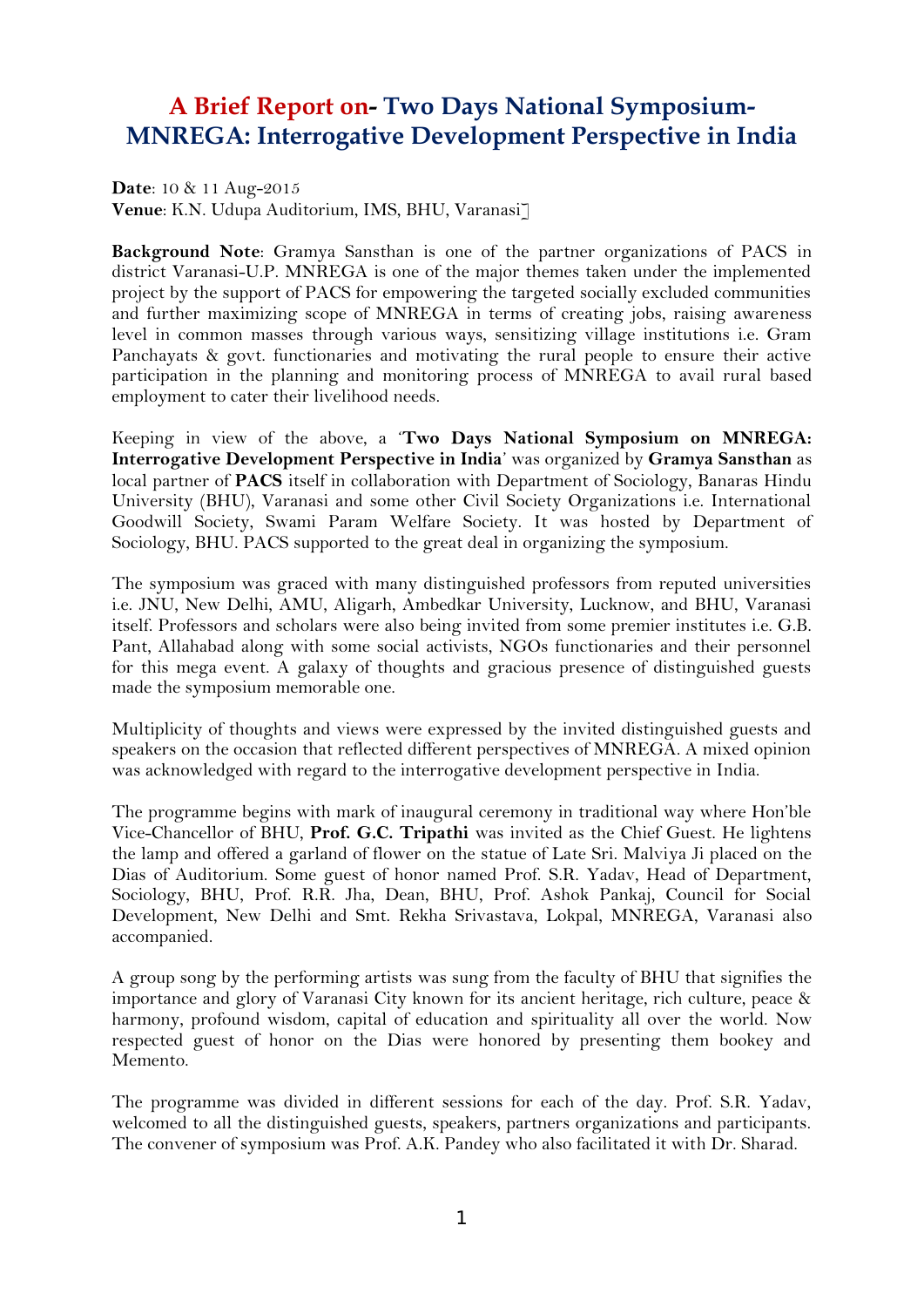**Prof. G.C. Tripathi, the** Vice Chancellor, BHU and Chief Guest, in his brief speech said that "*Development in India has always been Growth with Social Justice*". He emphasized on the equal participation of women.

After this, one by one distinguished guests & speakers including Dr. Anil Singh, Prof. R.R. Jha-Dean, BHU, Prof. Ashok Pankaj, JNU-New Delhi, Smt. Rekha Srivastava, Lokpal, MNREGA, Varanasi expressed their views and opinion. By this, a brief overview on MNREGA was shared by Prof. Ashok Pankaj who delivered a keynote address and further laid down a foundation for next sessions. MNREGA uniqueness, salient features of MNREGA, its contribution in rural base employment, village development process, its shortcoming, loopholes, impacts over the rural & marginalized community, women empowerment, access of benefit to SCs & STs proportion, field learning & challenges and some suggestions were taken during the discussion.

The next session was **Plenary Session on MNREGA and Inclusive Development** in which following guests were called upon the Dias namely, Prof. Himanshu Shekha Jha, Chairperson, Mr. Prashant Kumar Anchal, Discussant and State Manager-PACS, and in Speaker, Prof. N.K. Mishra, Prof. Manish Verma, Prof. B.N. Prasad, Dr. Anita Nuna and Dr. Anita Sharma expressed their views & opinion on the topic.

In this session, meaning and definitions of inclusive growth and inclusive development were shared by each guests  $\&$  speakers. It was told that MNREGA has been one of the ambitious employment schemes implemented in India and World ever with some remarkable achievements in different aspects e.g. setting up minimum wages, right based, demand driven, asset creation, rural employment and development of productive means over a period of time. In this context, some reference of MNREGA journey as employment guarantee Act was given.

**Mr. Prashant** also updated some new information e.g. IPPE blocks, Non-IPPE blocks, recently updated web portal of MNREGA to have access of all sorts of data in a click. Overall, it was found that despite having some malfunctioning and corruption at several levels, MNREGA has been successful in its objectives to avail right based rural employment and creation of productive assets in village development process. By the time improvements are taking place.

At the end of the each session, mementos were presented to the guests as gesture of honor.

The next session was on **MNREGA and Agriculture Development**: in which following guests were invited on the Dias: Prof. E. Haq, Chairperson, Prof. A.K. Kaul, Discussant and in speakers Prof. Rakesh Singh, Prof. B.K. Chaudhari, Prof. Abdul Matin and Dr. (Ms.) Bina Prasad. This session was mainly focused on the critical examination of MNREGA. Further, impact of MNREGA on agriculture was analyzed that due to push effect of MNREGA, cost of agri-production is getting high and income is getting down.

Farmer's especially marginal farmers commit suicide due to post production loss. It was also focused that village economic activities e.g. rope making, basket making, pottery work etc. are getting down and being replaced with new ready products of the market that is called 'Internal Colonization'. MNREGA has little scope in agriculture as it cover only water & soil conservation. However it was also pointed out that MNREGA and Agriculture are co related. Allied activities in agriculture are growing like vegetables, fruits, dairy, fishery etc. and decline in cereals products. Contextualization of MNREGA is need of hour. Some field study conducted in different regions i.e. Kerala, Meghalaya states in India to widen the scope of MNREGA and to address local need of the people. Women empowerment through